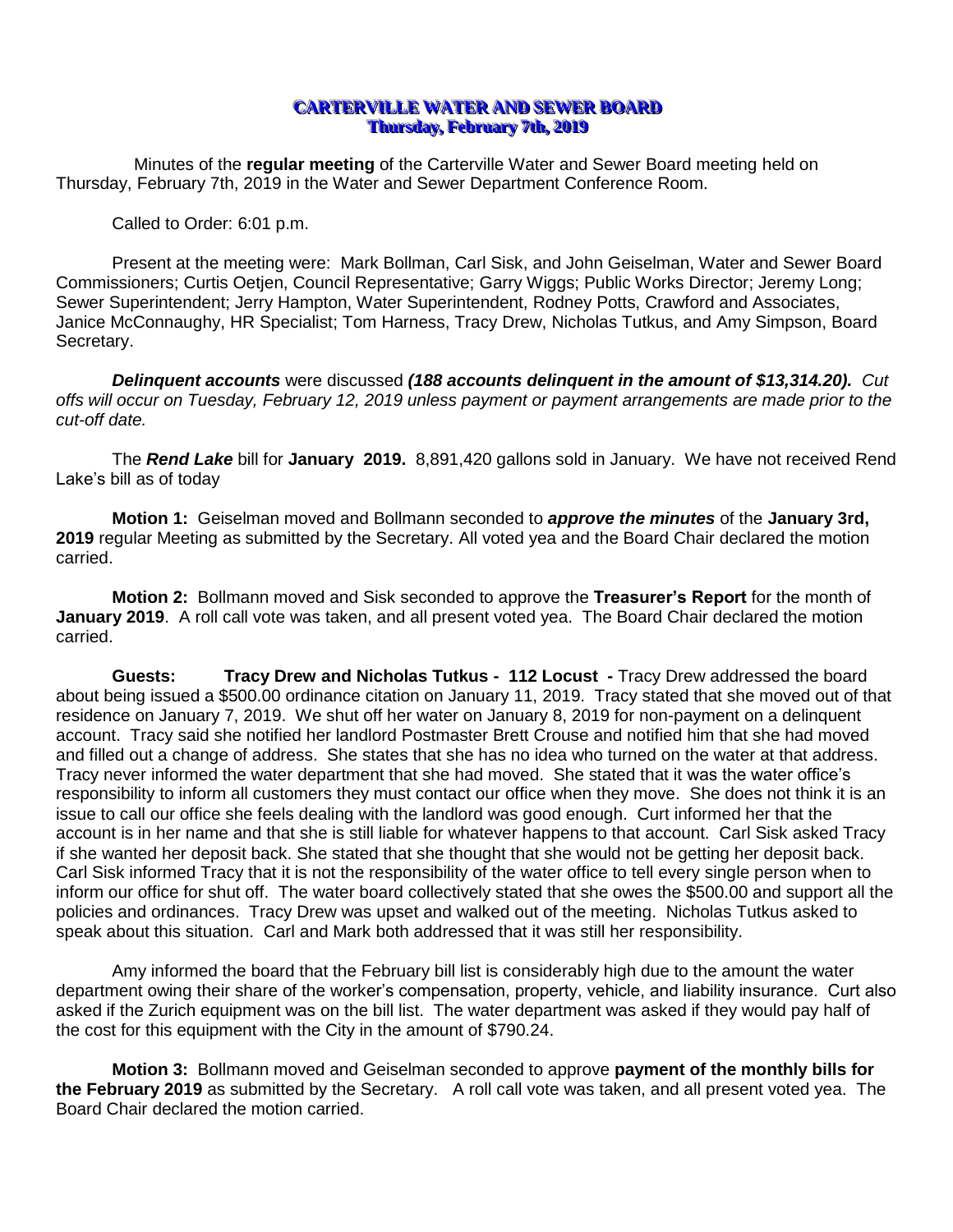**Garry Wiggs Report -** Garry discussed the power outage that we experienced and he was asked to get pricing on generators. Garry stated that this generator is a 70KW, three phase, 240 volt. The reason why a 70KW we have a maximum of 170 amps. This has over 210 continuous amps. The price is from Winn Electric also including the automatic switch is \$23,779.00. This is propane and for the pump house. Pulley Electric also gave a price for installation is \$9,692.00 that includes all the wiring and this will be installed in the old pump house. John Geiselman stated we need to go out for bids on the generator and installation.

Core-n-Main – Garry presented the billing we have received for the new electronic meters. The total amount of payment is \$634,658.60 for Government Capital to begin paperwork for payment to be issued.

**Motion 4:** Bollmann moved and seconded to **begin the paperwork process for Government Capital to pay Core-n-Main in the amount of \$634,658.60** submitted by the Secretary. A roll call vote was taken, and all present voted yea. The Board Chair declared the motion carried.

**Jerry Hampton Report-** Jerry informed the board that the company has put in seven books in the ground. Jerry is pleased with the work. Jerry stated that we have twenty-two 2" meters. Fourteen of these meters have no shut offs and we will have to dig up the main to re-install. Jerry suggests that we purchase the correct setters for these 2" meters and put the setters in the pit. The setter and the pit will run approximately \$1,350.00 each. The final item is a building for the telemetry equipment at the water tower. We froze up twice the other day. It took over two hours with each episode to thaw out. When this is frozen tells the pumps that the water tower is full and will not allow water to be pumped to the tower. Jerry received a price of \$3,800.00 to build the building.

**Motion 5:** Bollmann moved and Geiselman seconded to **build a telemetry building not to exceed \$4,000.00** submitted by the Secretary. A roll call vote was taken, and all present voted yea. The Board Chair declared the motion carried.

**Motion 6:** Bollmann moved and Geiselman seconded to **purchase 14 2" meters not to exceed \$19,000.00** submitted by the Secretary. A roll call vote was taken, and all present voted yea. The Board Chair declared the motion carried.

## **Jeremy Long Sewer Report-**

.

**Rotor** - The rotor is at the shop. Mac Weld was unable to fix the shaft and Richard Davis was able to fix. Jeremy is hoping by April  $1<sup>st</sup>$  that is will be up and running with weather permitting.

**Arbor Drive Lift Station** – Will pull the motor once the weather permits.

**Grease Ordinance Enforcement** – Letters were sent out to all businesses along with a copy of the ordinance. Jeremy's email and phone number was included in the letter so the businesses could send their copy of the invoice for cleaning out the grease traps.

**Parkson Headworks Screen -** This is the screen at the beginning of the plant that gets the large particulates out. The bearings have gone out and Garry and the Mayor decided it was best to go with the company to make this repair because it comes with a one-year warranty. As of today, it is finished.

**Sludge Truck** – Still looking. They did make a trip to Missouri and truck was not for us.

**Plant Status** – When Jeremy began working for us the influent meter was not been working correctly. As of today, the meter influent meter has been repaired. There has been occasions were the influent has met design capacity and no plant failures.

**Generator** – Jeremy needs to figure what really is needed due to no VFDs. Rodney stated that a VFD's will last eight to ten years. Curt addressed the situation of no power and generators supply at the pump house and suppling water to town. How long can we substain the sewer plant without any power? Jeremy stated that situation would dictate. If it's summer time and the lagoon is down, we could go several days.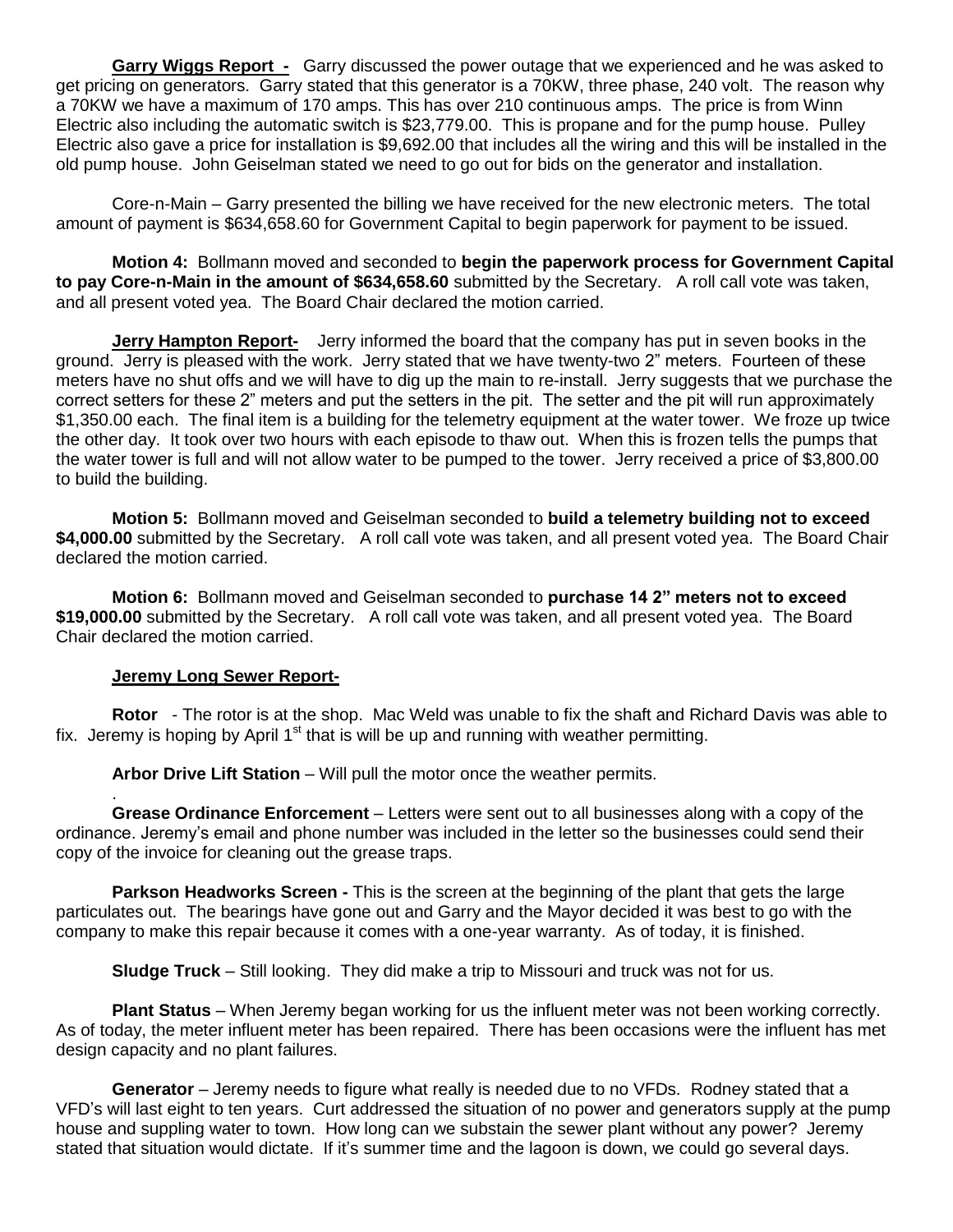The board discussed 622 E. Illinois request for a leak credit. Amy informed the board that that the Mayor did speak with Mr. Boyd and informed him that at this time he would not fine him the \$500.00 ordinance violation fine for getting in and turning the meter on and off. The Mayor stated he could still request a one-time water leak from the board but informed Mr. Boyd that it was the final decision from the board.

**Motion 7:** Bollmann moved and Sisk seconded to approve the following **leak credits with Brad Boyd removed**:

## **Leak Credits**

| 09-0301 | Heather Lange; 403 Missouri            | \$73.04  |          |
|---------|----------------------------------------|----------|----------|
| 09-2791 | Carl Cattivera; 231 McNeill            | \$128.30 |          |
| 17-1320 | Ray Tholen; 711 Rusty Lane             | \$71.59  |          |
| 06-0640 | Everett Allen; 4632 Old Rt 13 (garage) | \$39.42  |          |
| 01-1052 | Brad Boyd; 622 E. Illinois             | \$52.12  | \$364.47 |

A roll call vote was taken, and all present voted yea. The Board Chair declared the motion carried*.*

## **Engineering Report**-

**North West Water Replacement Project** - Low bid on this project was Dean Bush Construction in the amount of \$631,109.80. This is over the project estimate so we looked at options to downsize and still meet DECCA grant requirements. One option to bring down the cost was to remove the loop line (James to Anderson) and the oil and chip part of the project. This will reduce the contract to \$569,905.00. Local Share will be \$213,000.00. The components of the \$213,000.00: Bid price at \$69,905.00; Phase 1 Engineering at \$25,000.00; Phase 2 Engineering at \$41,000.00; Construction Engineering at \$45,592.00, Administration at \$34,455.00; Legal Administration at \$500.00 and Miscellaneous at \$547.00. Before the amount was \$140,000.00 but we set back \$200,000.00. The breakdown for the original \$140,000 is as follows: Construction at \$7,580.00; Phase 1 Engineering at \$25,000.00; Phase 2 Engineering at \$35,910; Construction Engineering at \$40,606 and Administration at \$30,455.00. Rodney said we would award Dean Bush the bid at the full amount and then do a change order to bring the total down to \$569,905.00. The board discussed a start date for Dean Bus to begin our project because of a potential scheduling conflict with a large project for the City of Carbondale. Per the board, Rodney will inform Dean Bush the project needs to begin in April or May.

**Motion 8:** Bollmann moved and Sisk seconded to approve to **give notice of award to Dean Bush in the amount of \$631,109.80 to proceed** as submitted by the Secretary. A roll call vote was taken, and all present voted yea. The Board Chair declared the motion carried.

**Motion 9:** Geiselman moved and Bollmann seconded to approve **add \$13,000.00 to the committed monies report to the North West Water Project** as submitted by the Secretary. A roll call vote was taken, and all present voted yea. The Board Chair declared the motion carried.

**USDA –** Mike McKey is back to work since the federal workers were off. Mike is working on the paperwork from his presentation from a couple of months ago.

**Mowing -** Alderman Oetjen discussed about going out for bids this year for the mowing of the sewer plant, water tower, and ground storage. Curt recommends to bid this as one bid and then as a second bid to cover all twenty-two lift stations. Curt recommends that the bids be turned in before the next water board meeting. This contract will be the same as last time with a one-year contract with a one-year extension without a price change. Rodney will supply a map of all the lift stations for the bidders. Curt did inform the board that the previous mower asked about the lift stations.

**Motion 10:** Geiselman moved and Bollmann seconded to **go out for mowing bid and bid opening before March 7<sup>th</sup>, 2019 meeting** as submitted by the Secretary. A roll call vote was taken, and all present voted yea. The Board Chair declared the motion carried.